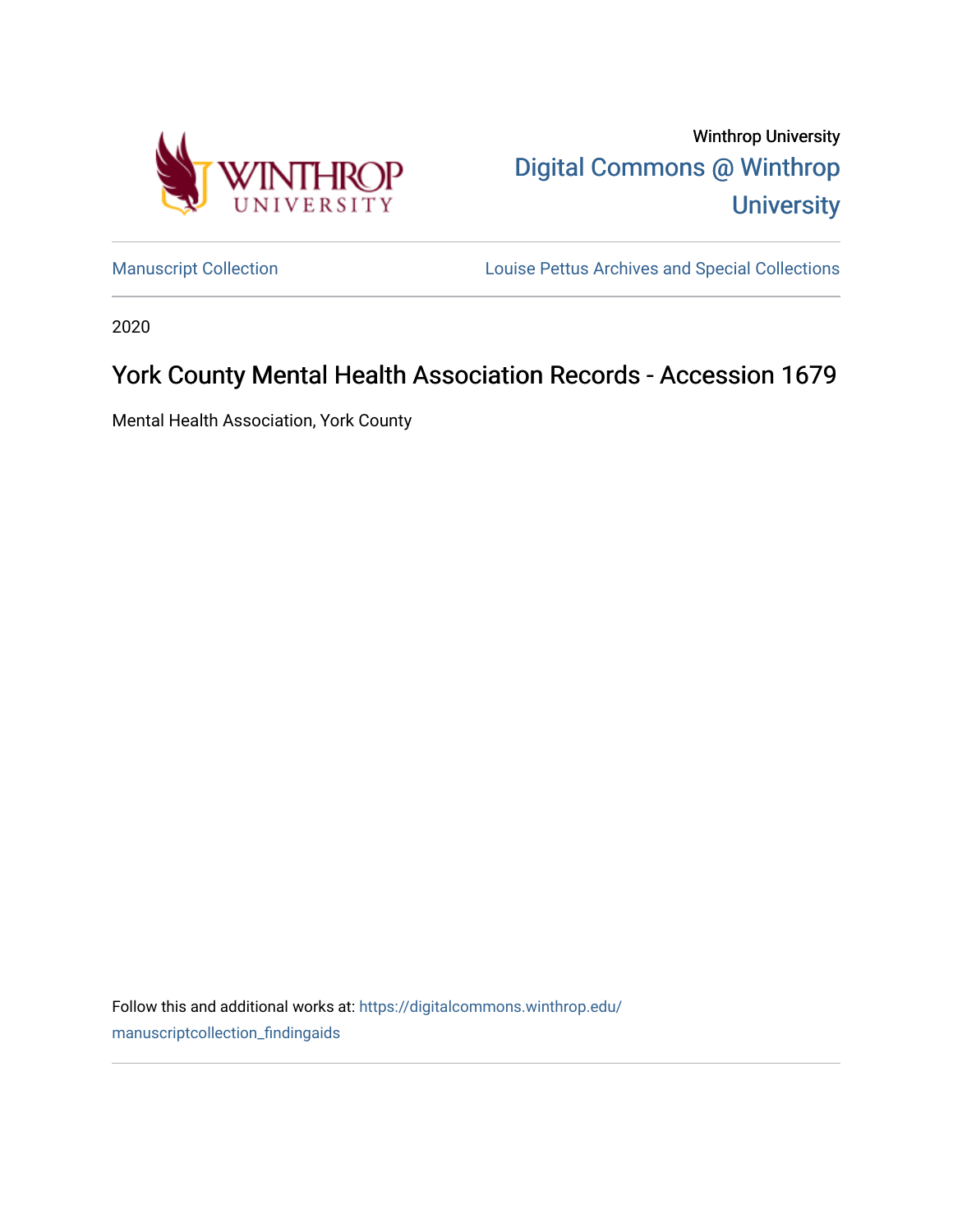### **WINTHROP UNIVERSITY LOUISE PETTUS ARCHIVES & SPECIAL COLLECTIONS**

**MANUSCRIPT COLLECTION**

# **ACCESSION 1679**

# **YORK COUNTY MENTAL HEALTH ASSOCIATION RECORDS**

1960-1979

4 Boxes, 12 Folders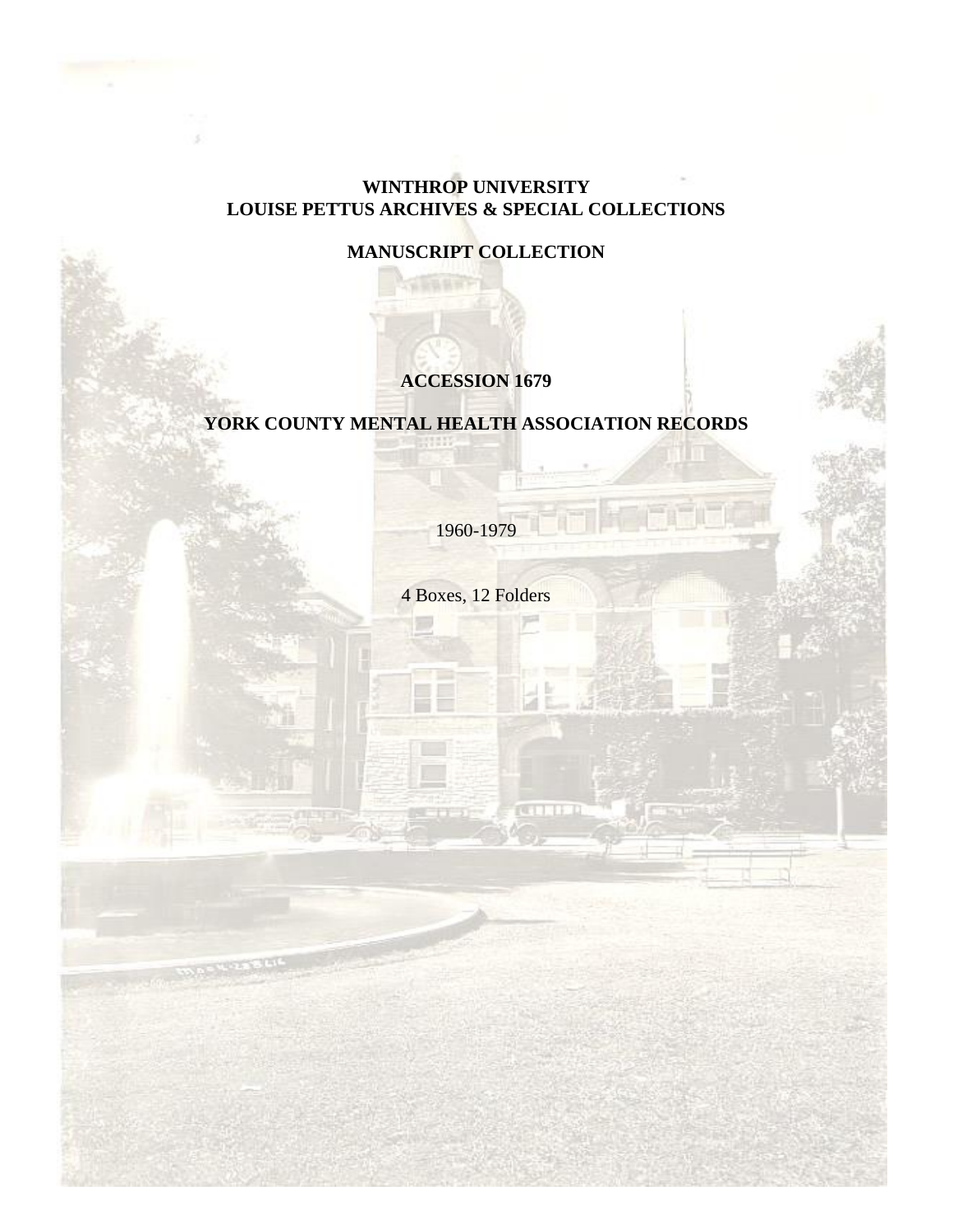#### **WINTHROP UNIVERSITY LOUISE PETTUS ARCHIVES & SPECIAL COLLECTIONS**

#### **MANUSCRIPT COLLECTION**

ADDITIONS: <u>553</u>, \_\_\_, \_\_\_\_

ACC. NO.: 1679 PROCESSED BY: Katherine Baxley NO. OF SECTIONS: 2

#### **YORK COUNTY MENTAL HEALTH ASSOCIATION RECORDS**

**I**

The records of the York County Mental Health Association were deposited with the Archives on August 8, 2019 by York County Library via Jason Hyatt.

> Linear feet of shelf space occupied: 1.00 Approximate number of pieces: 2000

Restrictions: Open to researchers under the rules and regulations of the Louise Pettus Archives & Special Collections at Winthrop University.

Literary Rights: For information concerning literary rights please contact the Louise Pettus Archives & Special Collections at Winthrop University.

Scope and Content Note: **This collection consists of the records produced by the York County Mental Health Association and consists of the constitution and by-laws, meeting minutes, correspondence, membership lists and directories, and other records. In addition, there are records pertaining to the Mental Health Association in South Carolina and the National Mental Health Association. "The York County Mental Health Association was a volunteer organization, private and non-profit, dedicated to improving services for the mentally ill and removing the stigma of mental illness." It was a local chapter of the Mental Health Association in South Carolina, a division of the National Mental Health Association.**

Transfer of Items: None.